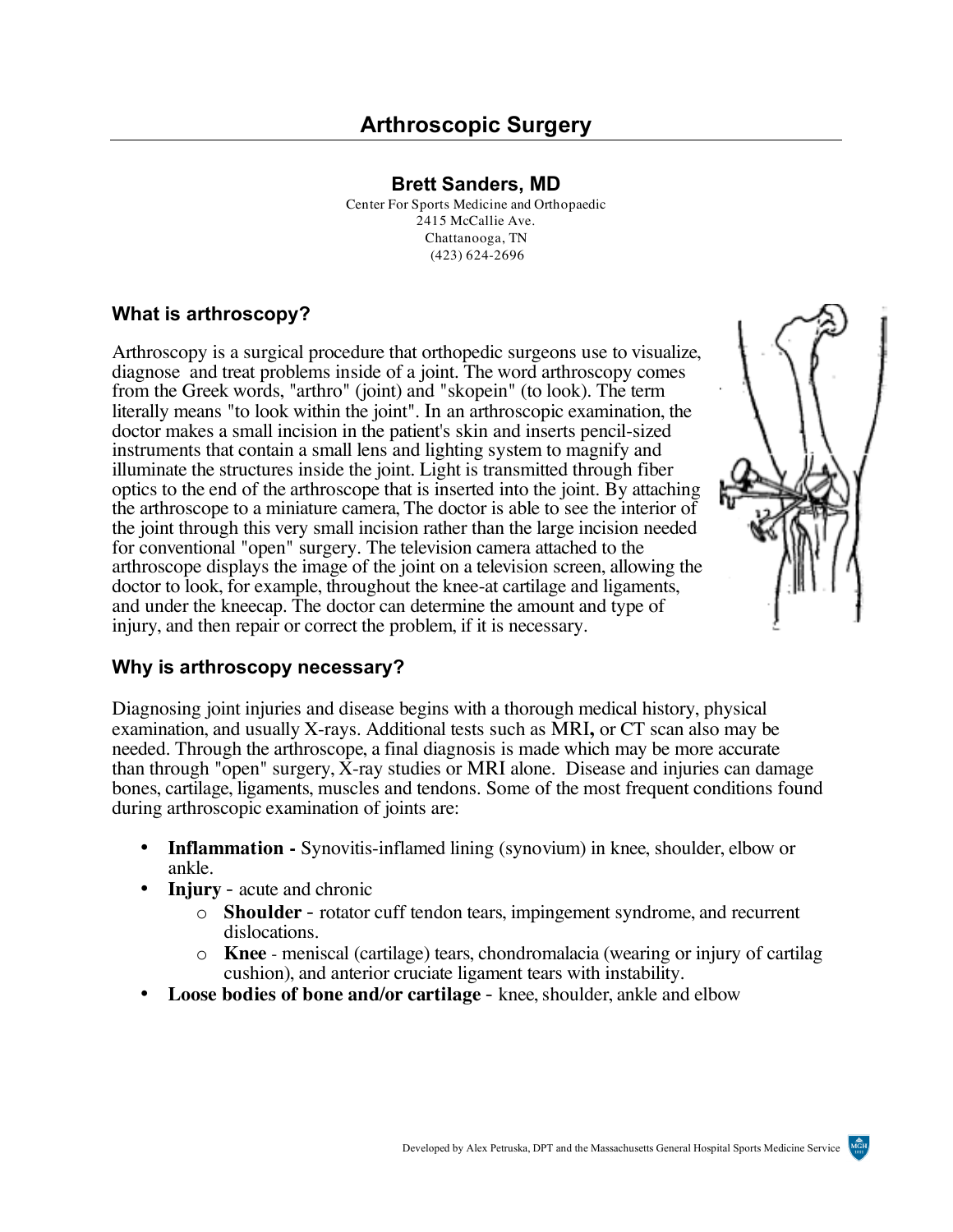Although the inside of nearly all joints can be viewed with an arthroscope, six joints are most frequently examined with this instrument. These include the knee, elbow, shoulder, ankle, hip and wrist. As engineers make advances in electronic technology and orthopedic surgeons develop new techniques, other joints may be treated more frequently in the future.

## **How is arthroscopy performed?**

Arthroscopic surgery, although much easier in terms of recovery than "open" surgery, still requires the use of anesthetics and the special equipment in a hospital operating room or outpatient surgical suite. You will be given a general, spinal or a regional anesthetic, depending on the joint or suspected problem. **A** small incision (about the size of a buttonhole) will be made to insert the arthroscope. Several other incisions may be made to see other parts of the joint or insert other instruments. When indicated, corrective surgery is performed with specially designed instruments that are inserted into the joint through the accessory incisions.

Initially, arthroscopy was a simple diagnostic tool for planning standard open surgery. With the development of better instruments and surgical techniques, many conditions can be treated arthroscopically. For instance, most meniscal tears in the knee can be treated successfully with arthroscopic surgery.

Some problems associated with arthritis also can be treated. Several disorders are treated with a combination of arthroscopic and standard surgery.

- Rotator cuff repair
- Repair or resection of tom cartilage from the knee or shoulder
- Reconstruction of the anterior cruciate ligament of the knee
- Removal of inflamed lining (synovium) in the knee, shoulder, wrist and ankle
- Repair of tom ligaments
- Removal of loose bone or cartilage in the knee, shoulder, elbow, ankle and wrist

### **What happens after arthroscopy?**

After arthroscopic surgery, the incisions will be covered with a dressing. You will move from the operating room into the recovery room. Some patients need little or no pain medication, although it is not uncommon to have pain if an injury was treated. Before being discharged, you will be given instructions about care for your incisions, what activities you should avoid, and which exercises you should do to aid your recovery.

During the follow-up visit, the doctor will inspect your incisions, remove sutures, if present; and discuss your rehabilitation program.

The amount of surgery required and recovery time will depend upon the complexity of your problem. Occasionally, during arthroscopy, the doctor may discover that the injury or disease cannot be treated adequately with arthroscopy alone. The "open" surgery, if previously agreed, can be performed while you are still anesthetized, or at a later date after you have discussed the findings with the doctor.